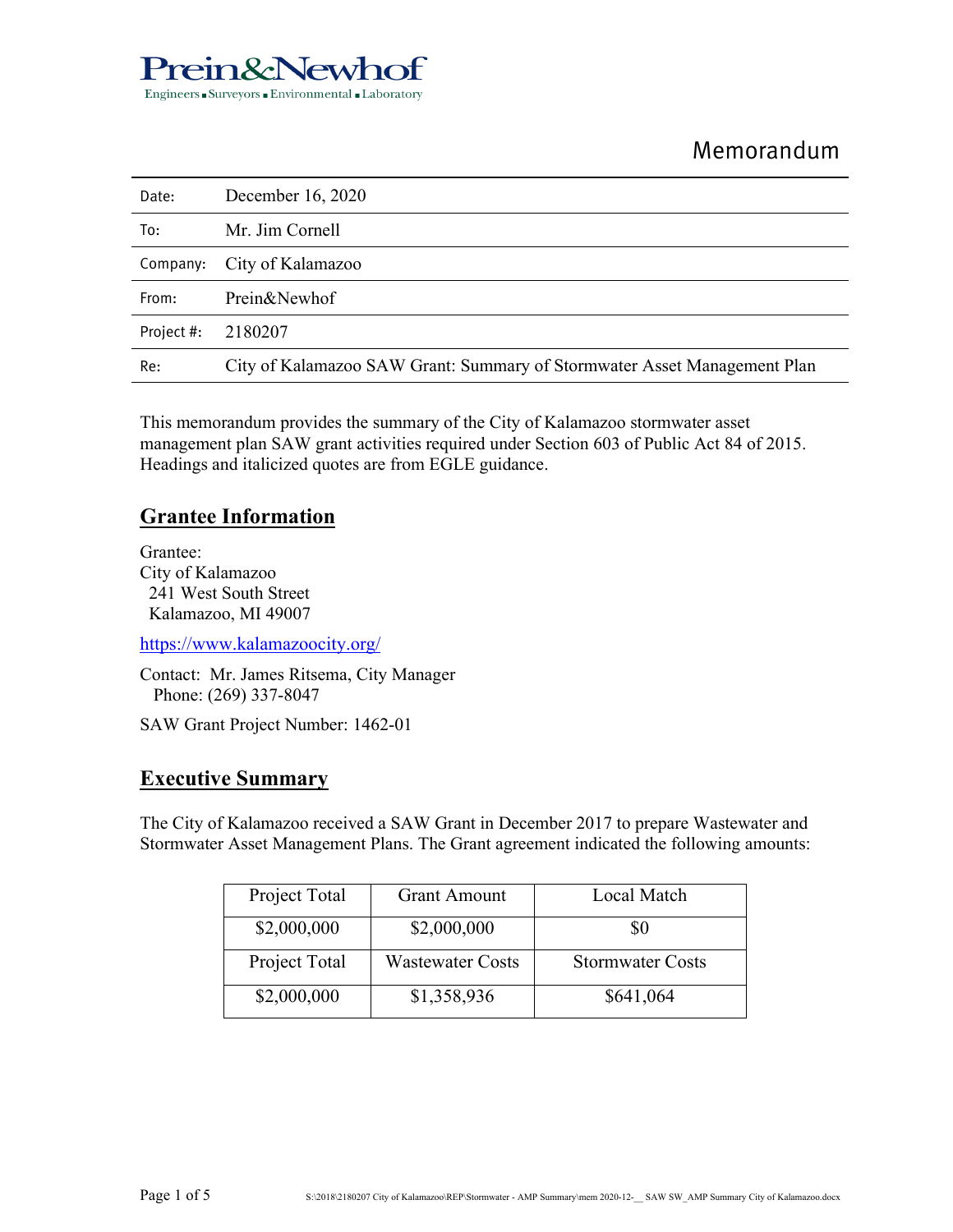The Key components in the Asset Management Plan include:

- 1. Asset Inventory and Condition Assessment
- 2. Criticality of Assets
- 3. Level of Service
- 4. Operation and Maintenance Strategies/Revenue Structure
- 5. Long-term Funding/Capital Improvement Plan

#### **Asset Inventory**

*"Describe the system components included in the AMP. Discuss how they were located and identified, if applicable. Describe the platform used to develop and maintain the inventory of assets."* 

All assets that are functionally or financially significant to the stormwater system have been inventoried. Manhole, catch basin, sewer pipe and leaching basins locations were plotted in a Geographic Information System (GIS) using record drawings, aerial imagery, and land contours. Locations were field verified and locations adjusted with survey grade Global Positioning System (GPS) coordinates.

Asset inventory data for storm sewers, including year of installation, material, sizes, pipe inverts and manhole rim elevations were cataloged from record drawing and visually verified where needed. Asset inventory data is managed using GIS databases.

#### **Condition Assessment**

*Discuss the condition assessment process, including what methods were used. Summarize the results of the assessment for each asset category.* 

**Storm Sewer Pipes:** Inspections were made using either a pole mounted zoom camera (looking up or down each pipe from the manholes) or with in-line closed circuit television (CCTV) cameras. Pipes inspected with zoom camera methods were rated considering any observable roots, deposits, joint conditions, pipe wall condition, or other defect observations. Pipes inspected with CCTV were rated using the Pipeline Assessment Certification Program (PACP) system condition grading system. Composite Risk of Failure ratings of 1-5 were derived for each pipe.

| 48% | 42% | 10% | $0\%$ | $0.1\%$ |
|-----|-----|-----|-------|---------|

Percentage of gravity sewer pipes in each rating category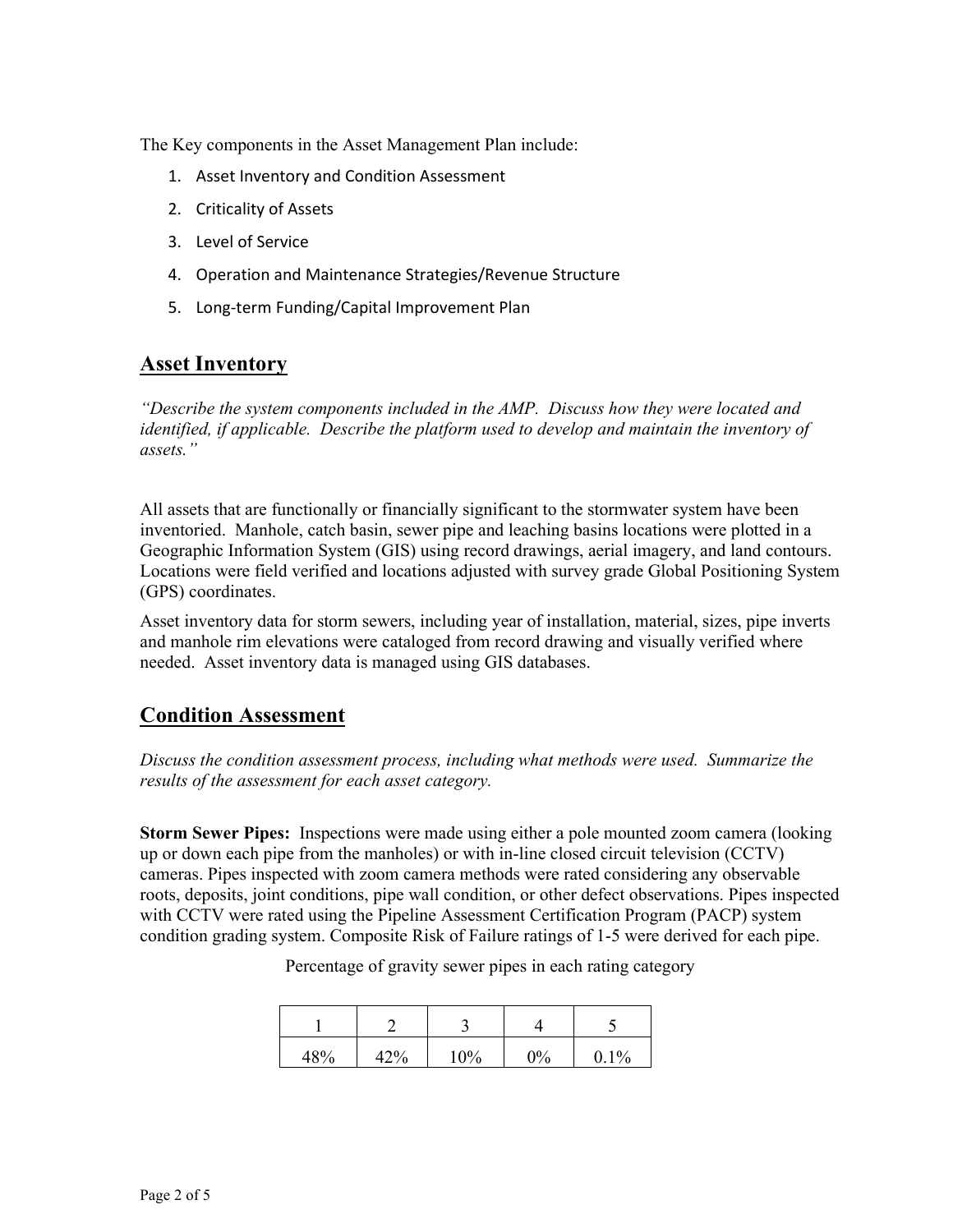**Manholes and Catch Basins:** Manholes and catch basins were visually inspected and rated on a scale of 1-5 based on factors related to the condition of castings, steps, structures, and sediment.

| 73% | 9% | 16% | $2\%$ | $\gamma_0$ |
|-----|----|-----|-------|------------|

Percentage of structures in each rating category

### **Criticality of Assets**

*"A summary of the method used to assess the criticality of assets considering the likelihood and consequence of failure. Discussion may include the method used to assess the criticality of assets considering the likelihood and consequence of failure and based on the condition of the assets and the determined risk tolerance, how were the assets ranked."* 

Assets were given a Risk of Failure (RoF) rating of 1-5 (5 being the worst) based on factors related to both physical and functional conditions as determined through condition assessments. Assets were given a Consequence of Failure (CoF) rating of 1-5 (5 being the worst) based on potential damage to adjacent utilities, transportation network, and the surrounding property/environment.

Criticality ratings were calculated as the product of an asset's RoF and CoF, producing criticality ratings ranging from 1-25 (25 being the most critical).

## **Level of Service Determination**

*"A summary of the level of service goals the municipality has determined that it wants to provide its customers based on the municipality's ability to provide the service and customer expectations. Discussion may include the procedures used to involve stakeholders in the level of service discussion. The trade-offs for the service to be provided. This could include any technical, managerial, health standard, safety, or financial restraints, as long as all regulatory requirements are met. How the level of service goals were determined"* 

The City recognizes that the people served by the system are more than customers, they are the system owners. City staff acts as stewards of the system. The City has held workshops with the City staff. At these meetings, the results of the condition assessments were discussed, the costs for various operations, maintenance and replacement strategies affecting the levels of service were reviewed along with potential costs. Based on the input received during these meetings, the following Level of Service Goals has been established:

- 1. Meet Regulatory Requirements
- 2. Minimize Flood Risk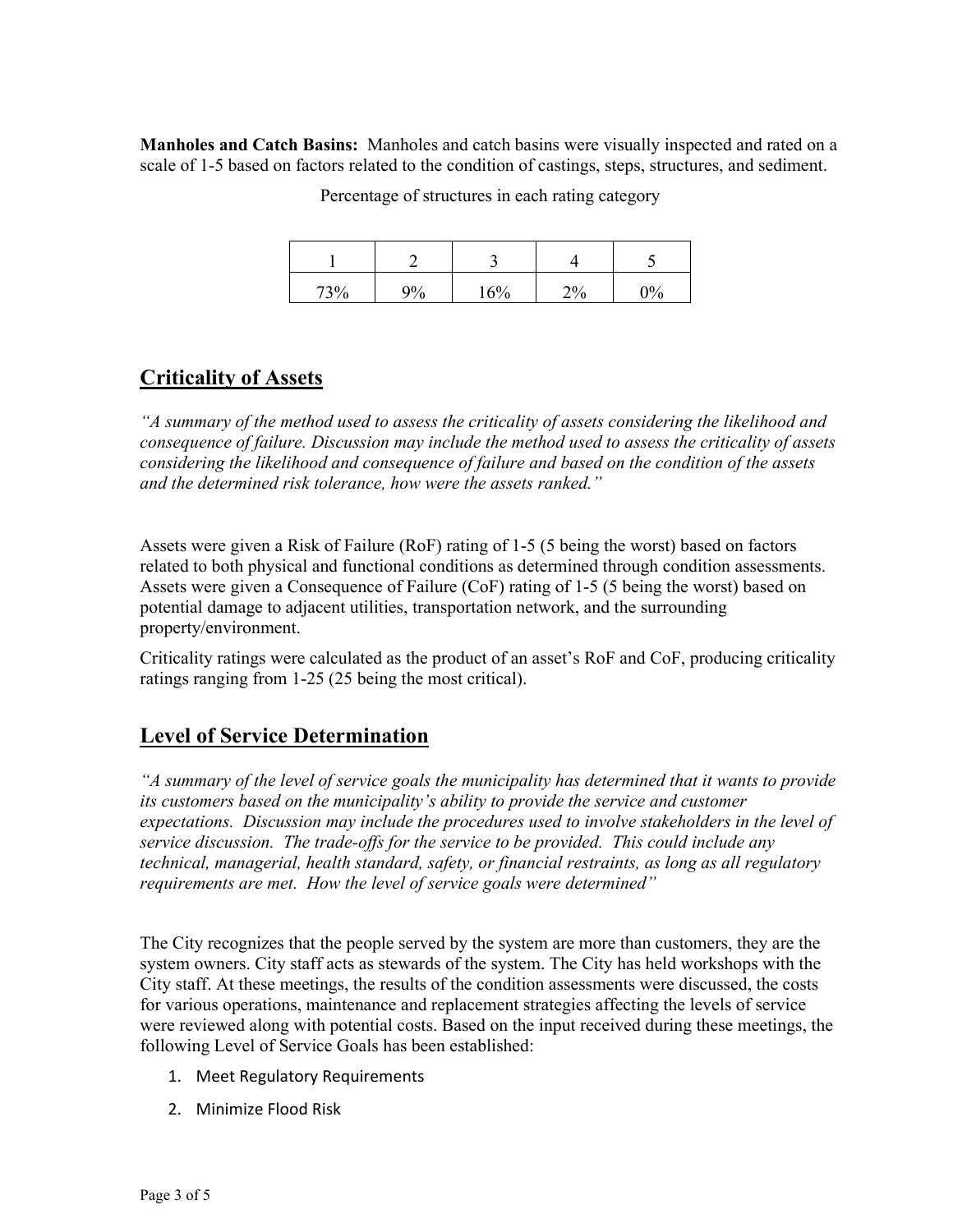- 3. Minimize Public Hazards
- 4. Manage Stormwater Discharges into the Wastewater System
- 5. Support Community Growth and Development
- 6. Maintain Water Quality
- 7. Minimize Life Cycle Costs

#### **Revenue Structure**

*"A summary of the funding structure and rate methodology that provides sufficient resources to implement the asset management program. Discussion may include the rates, charges, or other means of revenue were reviewed to determine if there will be sufficient funds to cover system operation, maintenance, replacement, capital improvement projects, and debt costs, identified in the AMP. If the current rate structure was not sufficient, discuss what increases were needed to ensure the desired level of service is sustainable and if any changes were made."* 

Stormwater system improvements are funded with street improvements through the City's general fund. Project costs were estimated for capital improvements within the first 10 years. Future costs beyond the 10 year capital improvement plan were projected using inventory and condition assessment data.

#### **Capital Improvement Plan**

*"A summary or the long-term Capital Improvement Plan that was developed to address system needs identified in the AMP."* 

A capital improvement plan showing project descriptions, cost estimates, and project timelines, was developed for the capital improvements needed within a ten year planning period. The stormwater system projects identified in the CIP are:

- Remove utility penetrations from 10 pipes
- Reconstruct storm sewer on Pitcher St.
- Complete 6 point repairs at various locations
- Rehab Vandersalm Dewatering Lift Station
- Continue detailed review of the Paterson Ave. Area storm sewer capacity and improvement options